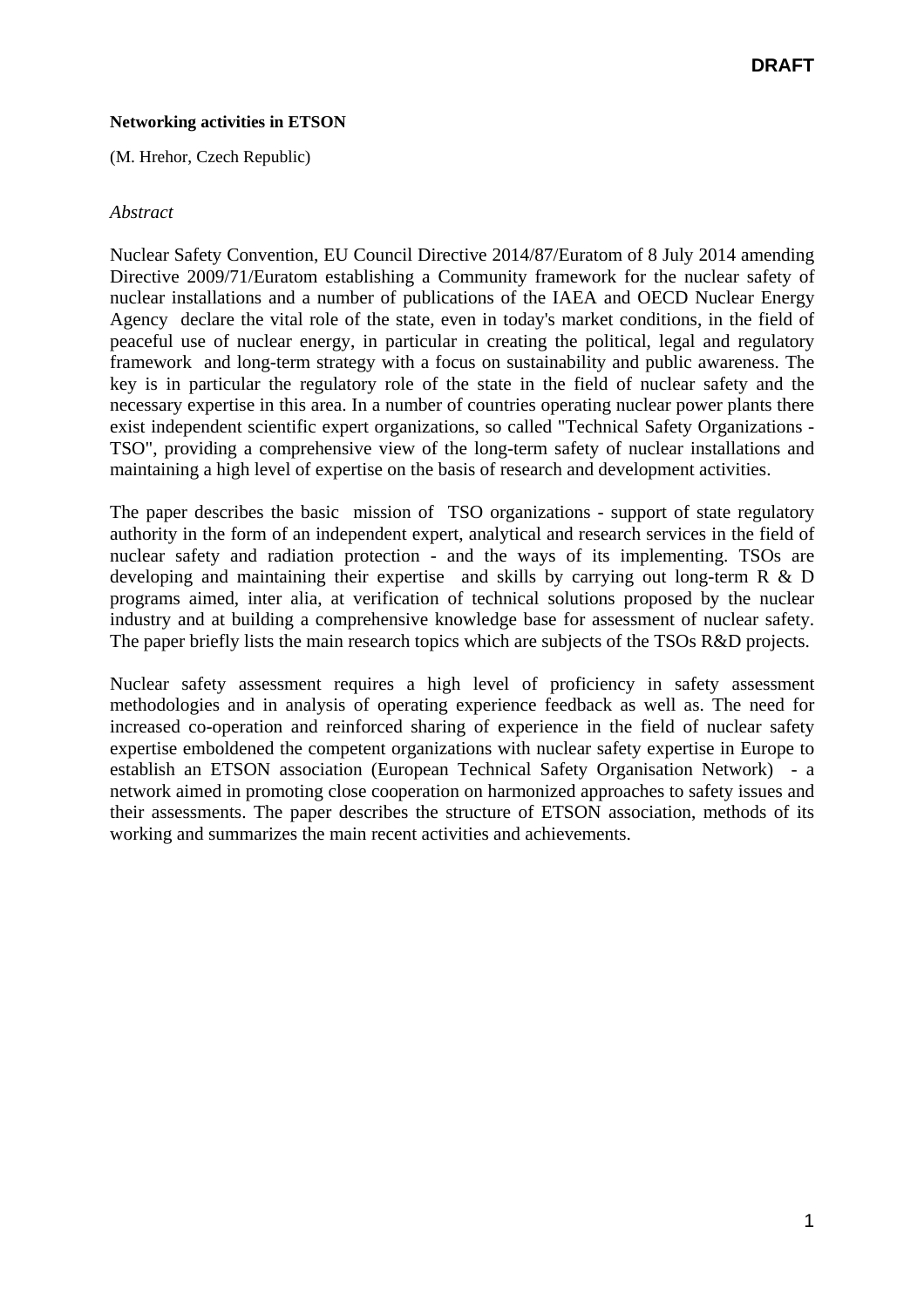# **Intruduction**

Nuclear Safety Convention, EU Council Directive 2014/87/Euratom of 8 July 2014 amending Directive 2009/71/Euratom establishing a Community framework for the nuclear safety of nuclear installations and a number of publications of the IAEA and OECD Nuclear Energy Agency declare the vital role of the state, even in today's market conditions, in the field of peaceful use of nuclear energy, in particular in creating the political, legal and regulatory framework and long-term strategy with a focus on sustainability and public awareness. The key is in particular the regulatory role of the state in the field of nuclear safety and the necessary expertise in this area. In a number of countries operating nuclear power plants there exist independent scientific expert organizations, so called "Technical Safety Organizations -TSO", providing a comprehensive view of the long-term safety of nuclear installations and maintaining a high level of expertise on the basis of research and development activities.

Ensuring proper functioning of state supervision of nuclear safety, both by creating a legal framework, as well as by staffing and adequate financial and material support, is the basic duty of every State which has decided to use nuclear energy and ionizing radiation. Such duty is imposed, among others, the Convention on Nuclear Safety, which to date signed  $\overline{71}$ signatory states. History of the peaceful uses of nuclear energy shows that among causes of a number of serious events at nuclear facilities there was, among other reasons, also certain underestimation of the role of the state supervision.

In ensuring nuclear safety a model of three pillars has become common and proven practice in most countries operating nuclear power plants:

- a competent state supervision (regulatory authority)
- an intelligent operator (licensee)
- a scientific research and development support,  $\bullet$ effectively separated from the licensees by both in terms of ownership and also organizationally with clear mechanisms for preventing conflict of interests between the state and the operators.

Scientific and technical support of the state nuclear safety authorities is necessary especially for the reason that nuclear safety is a multidisciplinary



scientific discipline and it is usually beyond the possibilities of the regulatory bodies to employ highly skilled and experienced experts in all professions, which might be needed in assessment of nuclear safety.

# Inside vs. outside TSOs

In the models of structuring and functioning of state regulatory authorities there are significant differences among countries. By its size the first stands the US Nuclear Regulatory Commission (U.S. NRC) numbering several thousand workers. The size of US NRC reflects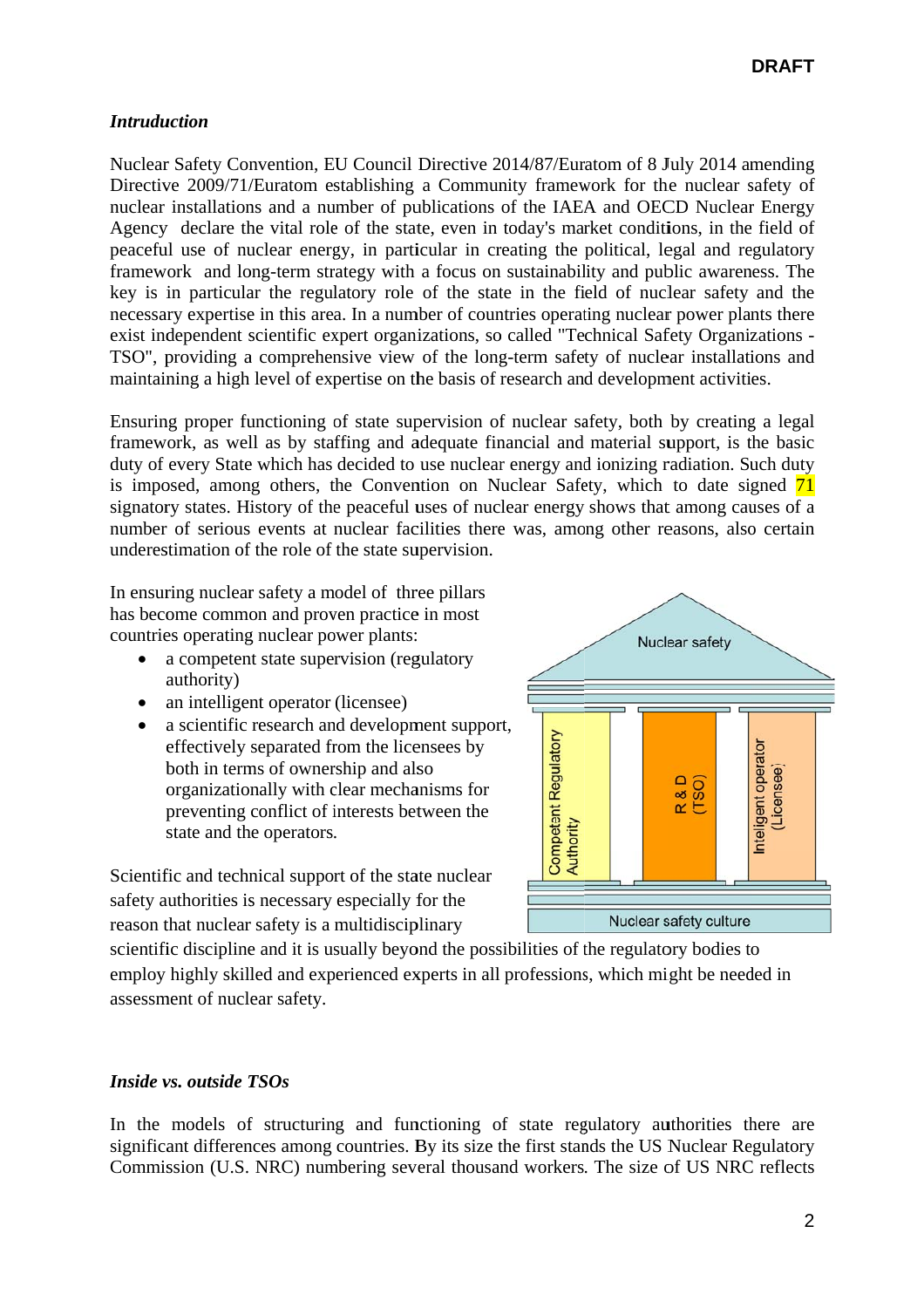the fact that in the USA there are more than 100 nuclear reactors in operation, and the fact that the NRC manages its own extensive nuclear safety research, partly with the aim of building its own "know how", partly with the aim of verifying information and technical solutions which are submitted to it for approval. Size of regulators in other developed countries is much smaller – obviously few hundreds of people depending on history, size and range of the nuclear program and on the scope of the regulatory jurisdictions. In a world today, the scope of activity of nuclear regulatory authority obviously includes merging supervision of nuclear safety of nuclear facilities and the supervision of radiation protection covering not only nuclear facilities but also all applications of radiation sources in industry and medicine.

The guideline for the staffing and structure of the state supervision of nuclear safety may serve several documents of the IAEA, especially the Safety Standard Series No. GS-R-1 "Legal and Governmental Infrastructure for Nuclear, Radiation, Radioactive Waste and Transport Safety" and the IAEA-TECDOC-1254 " Training the staff of the regulatory body for nuclear facilities: A competency framework". The first document defines the powers and functions of the state supervision, the second document provides a basic idea about scope of of competences, which the safety authority should have. The scope of competences directly indicates which type of the expertise is to be represented in the supervisory authority. Amount of nuclear reactors, the need for mutual substitutability, etc. then determine the minimum number of nuclear inspectors of a given profile.

To determine the optimal structure and dimensions of the body of state supervision of nuclear safety there is no a role model. Where the number of inspectors of the state supervision is smaller it is necessary to make greater use of external expertise. Just for this purpose in some countries the state regulatory authorities are supported by the specialized technical safety organizations (TSO) - research and/or engineering organizations, such as the IRSN in France, GRS in Germany, Science and Technology Centre ROSTECHNADZOR in the Russian Federation, and others. Their main mission is to ensure the development of methods for the assessment of nuclear safety through national and international research and development projects and to use these methods in an independent evaluation of nuclear safety and in assessment and verification of safety documentation of nuclear facilities.

# *Missions, objectives and scope of activities of TSOs*

Mission of TSO organizations can be briefly defined as the support of state regulatory authority in the form of an independent expert, analytical and research services in the field of nuclear safety applied for both nuclear facilities in operation and new builds, as well.

TSO objectives can be summarized as follows:

- to build a knowledge based environment with working potential for continuous support of regulatory activities in the field of nuclear safety of existing nuclear facilities as well as in licensing new ones
- to provide experimental infrastructure for verification research (confirmatory research), deepening and dissemination of knowledge and addressing safety issues
- to establish a scientific network to provide expert services
- to build a training infrastructure for long-term on-the-job training of regulatory authorities workers (inspectors).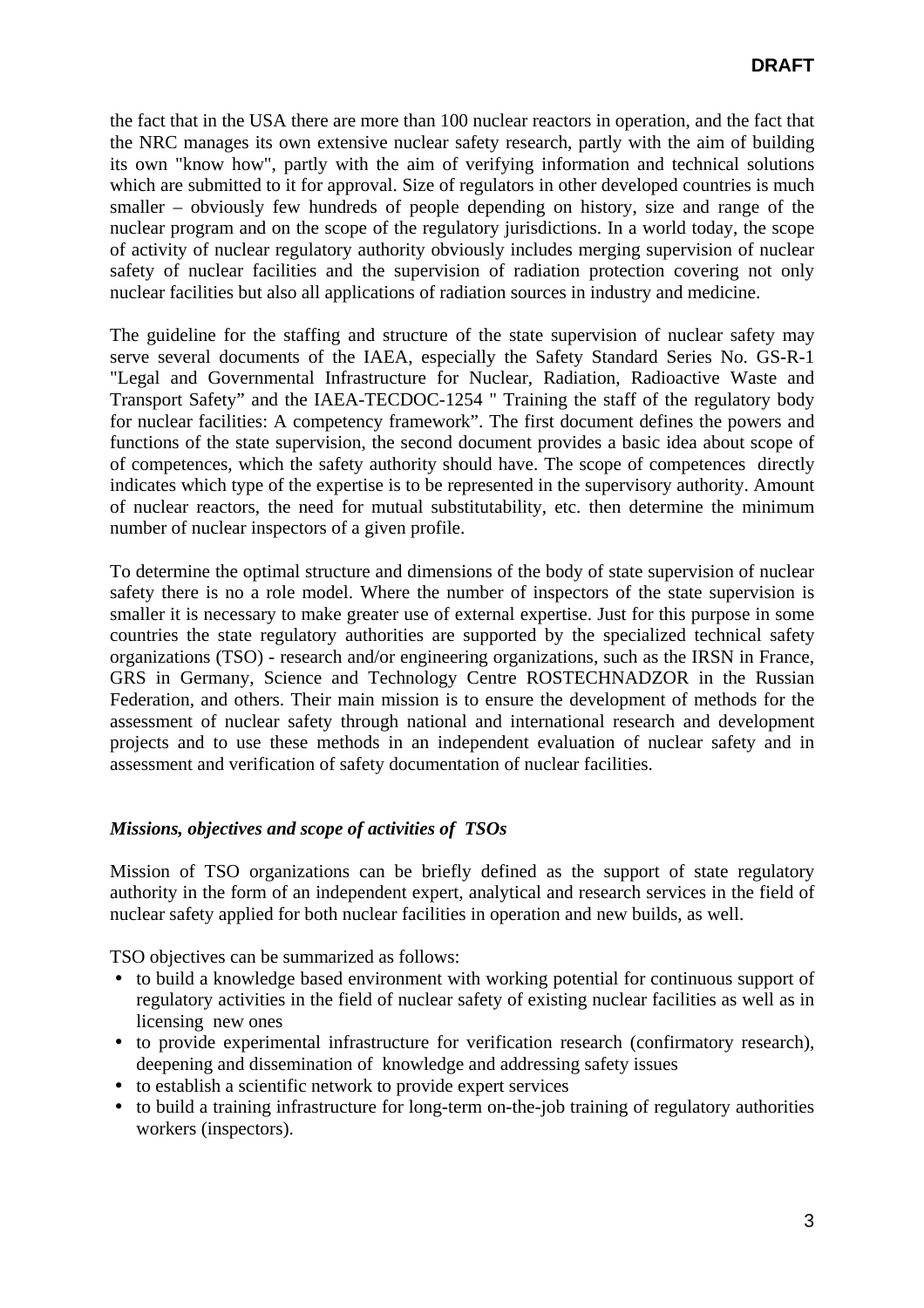In order to meet the above objectives the TSOs are actively involved in various activities, in particular in long-term R & D programs aimed inter alia at:

- improving nuclear safety assessment methods ("best estimate + uncertainty evaluation". combined deterministic and probabilistic approach, cfd codes, etc.)
- development of methodologies for the analysis of severe accidents
- y developing PSA methodologies and maintaining "living" PSA models for practical applications
- research aimed in resolution of "unresolved" safety issues (high burnup,  $PTS$ , ...")
- development and improvement of methodologies assessing the state of components (aging, radiation damage) and systems important to nuclear safety (mechanical parts, electrical systems, cables, construction parts, etc..)
- development and improvement of methodologies for qualification of structures, systems and components important to nuclear safety
- development and improvement of methods of treatment of radioactive waste
- assessment of the concept of the end of fuel cycle
- analysis of human factors and organizational changes affecting nuclear safety
- development of the nuclear safety concept for new generation reactors
- development of methodologies for the nuclear safety assessment of new generation of reactors, etc.

Experience and expertize gained in the above R&D activities is further utilized in a number of practical applications:

- reviewing safety documentation, in particular safety analyses in the framework of licensing process
- independent audit safety analysis of DBA and BDBA (SA)
- review of periodic safety assessment
- review of emergency plans
- drafting safety regulations, guides and instructions
- qualification verification systems and components important to nuclear safety
- specification of inspection procedures
- independent simulation modeling of selected initiating events
- ad hoc support the immediate needs of the inspection and evaluation
- on-the-job training of nuclear safety inspectors.

Many of these review activities need deep expertize and long term experience, therefore it is natural that building and maintaining expertise in the above areas is done through solving research projects funded and coordinated by the regulatory authorities. As obvious, human and financial resources for the above activities are in a small countries rather limited, which significantly limits the development of these activities in their TSO institutions.

# *The need for networking of TSOs in EU – establishing of ETSON*

The limited national human and financial resources to solve current problems and research topics of nuclear safety lead to the need for international cooperation and exchange of information and experience. It is therefore important that the TSO organizations are linked together and support each other in their missions.

For this purpose in European Union the European TSO Network ETSON (European Technical Safety Organisations Network) was established in May 2006 by its founding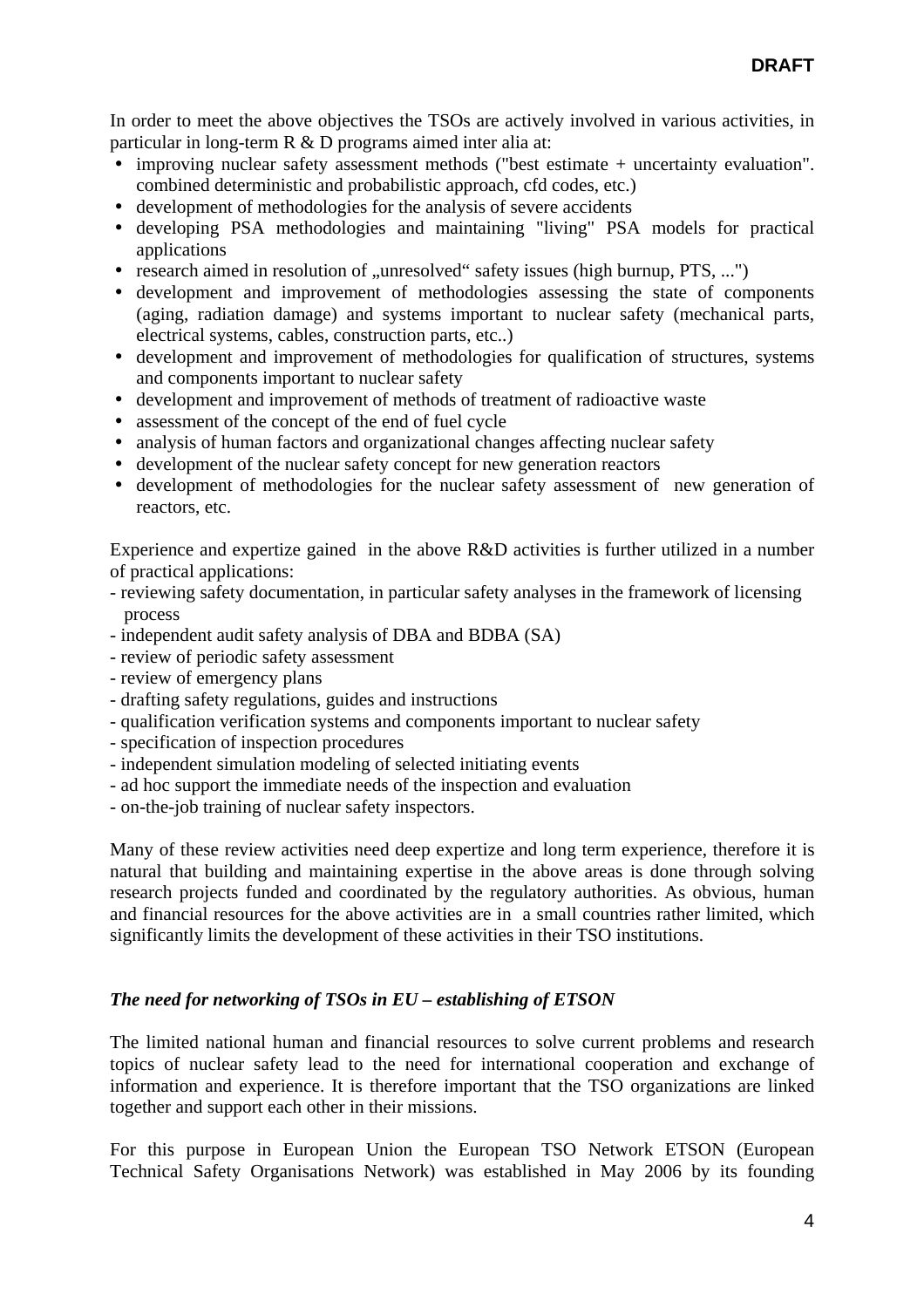members: Bel V (formerly AVN, Belgium), GRS (Germany) and IRSN (France). At present, the ETSON members are:

- Bel V BELGIUM (www.belv.be)
- Institute of Nuclear Research and Nuclear Energy INRNE BAS BULGARIA (www.inrne.bas.bg)
- Centrum vyzkumu Rez CVR CZECH REPUBLIC (www.cvrez.cz)
- Technical Research Centre of Finland VTT FINLAND (www.vtt.fi)
- Gesellschaft für Anlagen-und Reaktorsicherheit mbH GRS GERMANY (www.grs.de)
- Institut de Radioprotection et de Sûreté Nucléaire IRSN FRANCE (www.irsn.fr)
- Lithuanian Energy Institute- LEI LITHUANIA (www.lei.lt)
- VUJE TRNAVA Inc. VUJE SLOVAKIA (www.vuje.sk)
- Jozef Stefan Institute JSI SLOVENIA (www.ijs.si)
- Paul Scherrer Institut PSI SWITZERLAND (www.psi.ch)

For TSOs from non-EU countries which expressed interest to join ETSON a status of socalled associated members have been created. Currently to the associated members belong:

- State Scientific and Technical Center SSTC UKRAINE (www.sstc.kiev.ua)
- Scientific and Engineering Center for Nuclear and Radiation Safety SEC NRS RUSSIA (www.secnrs.ru)
- Nuclear Regulation Authority –NRA Japan (www.nsr.go.jp).

The membership in ETSON is restricted to independent public or private non profit organizations actively involved in safety assessments in support of their national nuclear safety authorities, and performing, as much as possible, their own R&D. Membership is open to organizations from the European Union and from the European Free Trade Association (e.g. Switzerland, Norway) provided that they fulfill the requirements for membership defined by the ETSON partners and laid down in their Statutes. Other organizations that are not part of the geographical zone mentioned above may apply to act as associate members. All the applicants have to present an application file with a justification of their conformity with the characteristics of a TSO defined in the ETSON Statute.

Main objectives of ETSON are as follows:

- Form a suitable forum for voluntary exchanges on analyses and R&D in the field of nuclear safety by sharing experiences and exchanging technical and scientific opinions,
- Contribute to fostering the convergence of technical nuclear safety practices within the European Union and beyond,
- Further the planning of nuclear safety research programmes and facilitate their implementation,
- Facilitate the application of the European directive on the nuclear safety,
- Work together in safety assessment and research projects.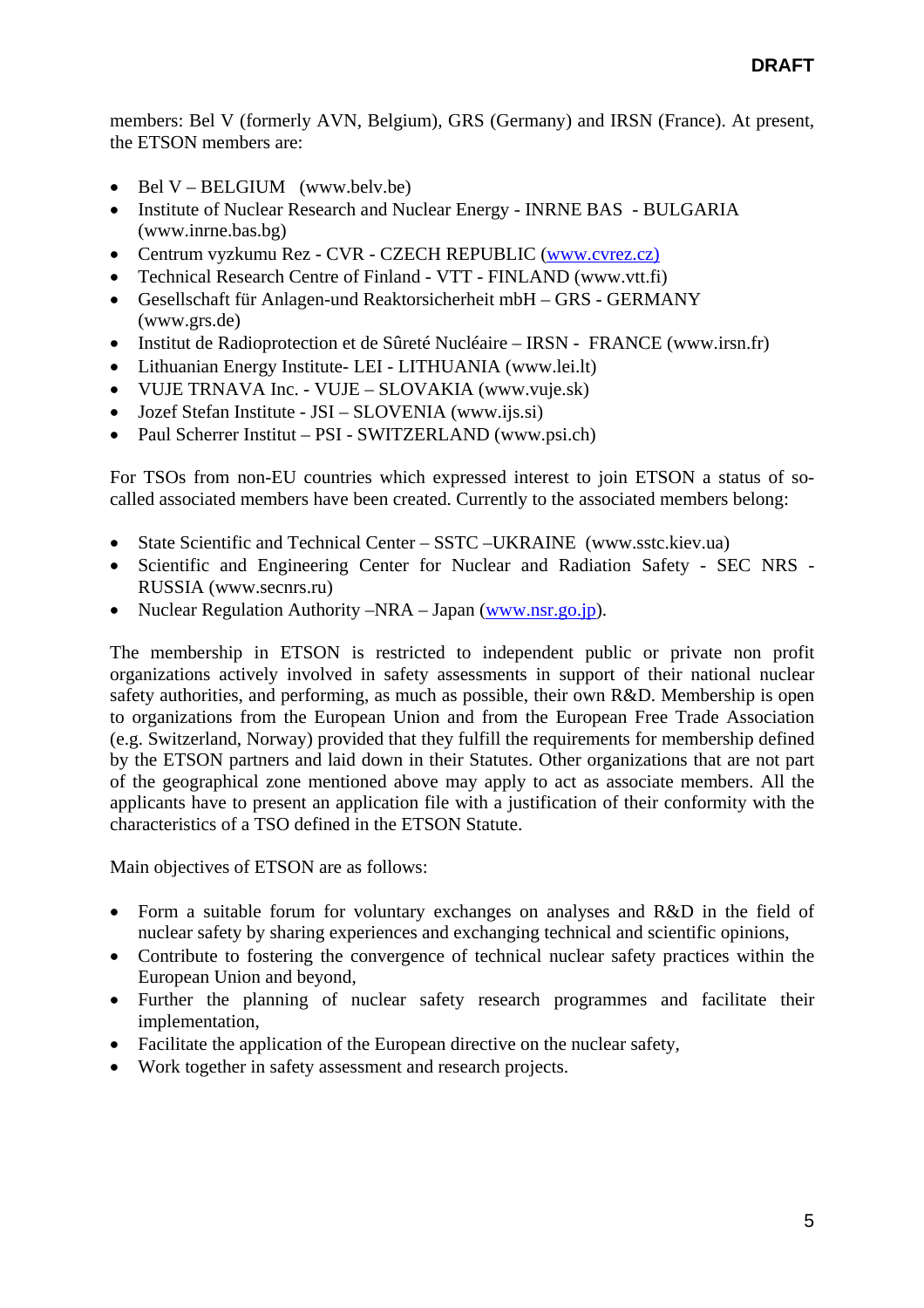

International relations of both the regulatory authorities and their TSOs are extremely important because they allow to acquire new knowledge, confront their own activities with the practice of other similar institutions and harmonize approaches to the assessment of nuclear safety. ETSOM members understand that nuclear safety philosophy and practice to its implementation is a dynamic field whose development is taking place on the international stage. Who stands in this process aside, is coming necessarily to isolation.

# **ETSON Structure**

By signature of the statutes of the "ETSON Association" on 23 August 2010, the ETSON partners prepared the transition to a legal entity. By its registration in Paris on 5 March 2011, ETSON became a non-profit-making "Association" according to French law with registered office in Châtillon near Paris. In accordance with the statutes, the governing bodies of the Association are the General Assembly, where all members are represented, and an elected Board consisting of the president, vice president, secretary and treasurer.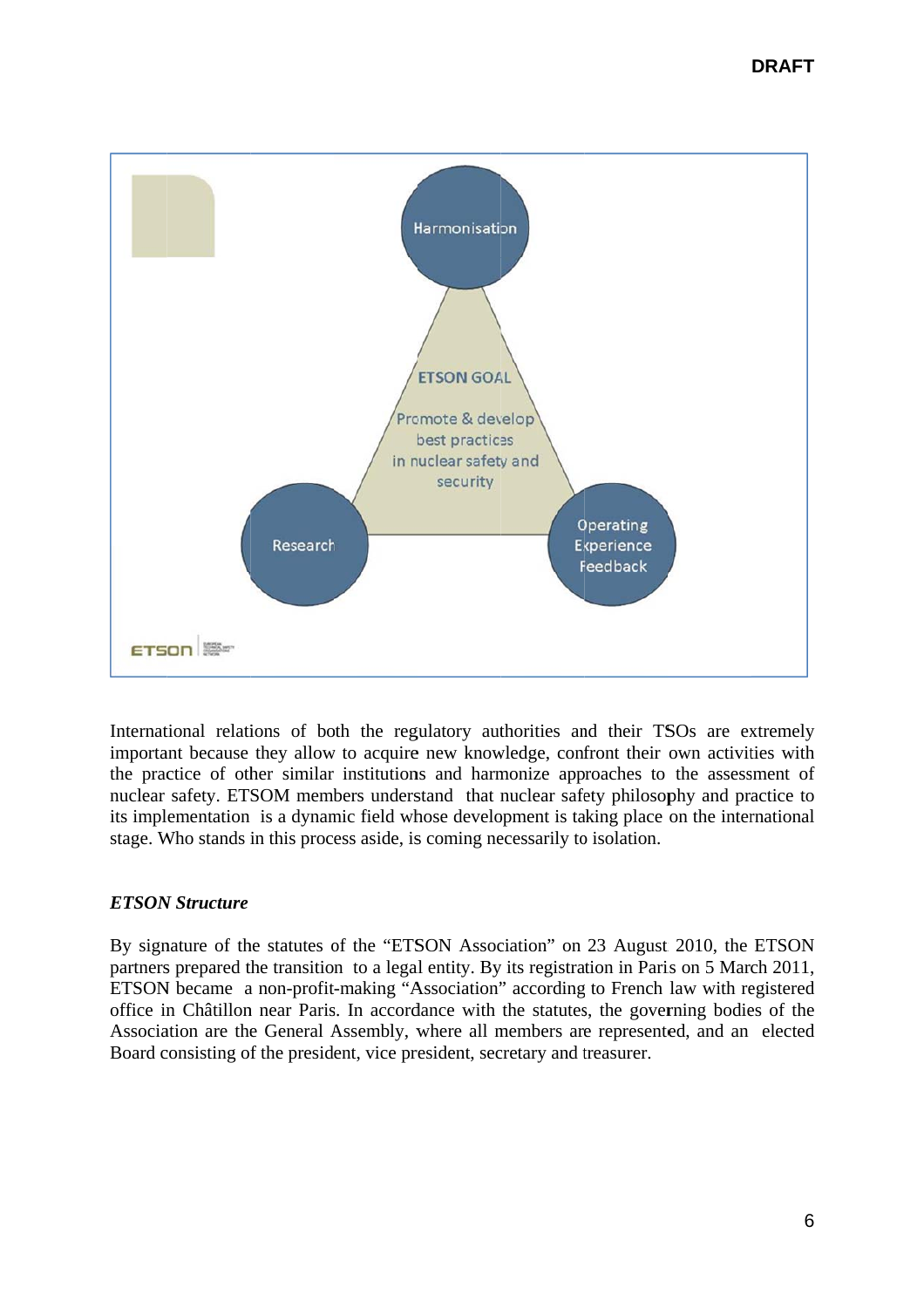

ETSON activities are managed by dedicated working groups composed of representatives from all member organizations, in particular:

#### *Technical Board on Nuclear Safety (TBRS)*

TBRS coordinates fourteen Expert Groups on different technical issues (see figure 2). The Expert Groups are the technical and scientific base of ETSON, bringing together leading experts from all ETSON members and thereby contributing to the harmonization of safety standards and to the strengthening of nuclear safety practices in Europe.

#### *Research Group (ERG)*

ETSON Research Group is in charge of ETSON coordination concerning the common R&D policy and projects and participation in EURATOM European Framework Programmes. The ETSON paper, so called "Position Paper of the Technical Safety Organisations: Research needs in nuclear safety for GEN 2 and GEN 3 NPPS". This position paper aimed at presenting ETSON views on the safety issues associated with the different generations of nuclear plants and the definition of relevant priorities for future research programmes. The Annex presents the EURATOM Fission 2013 projects and illustrates the ETSON participation. ETSON and its members have been involved in 72 % of the recent EURATOM FP7 projects.

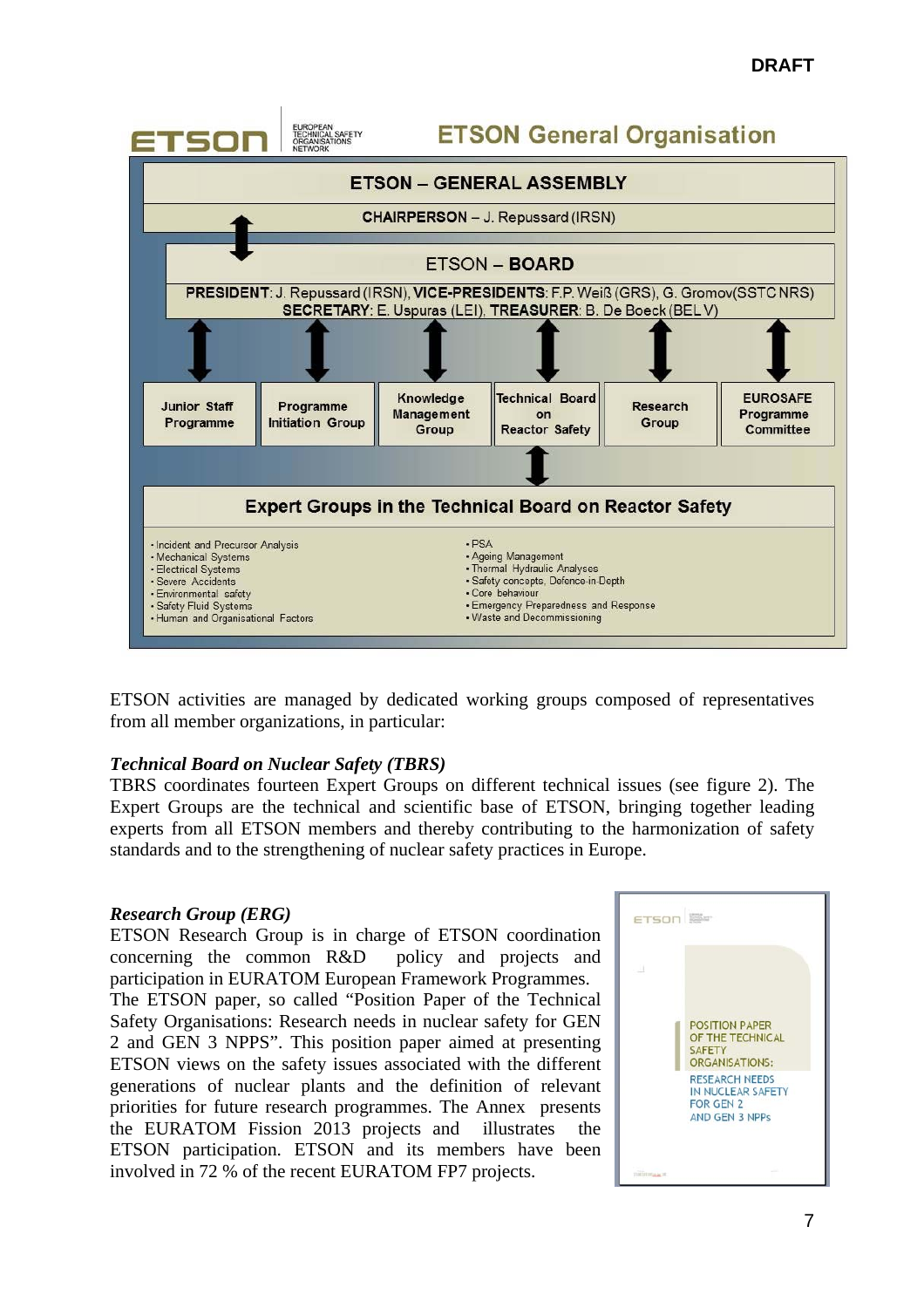#### *Programme Initiation Group (PING)*

The aim of the ETSON Project Initiation Group (PING) is to support the establishment of ETSON as international providers of nuclear safety, radiation protection, waste management, decommissioning and security expertises to national and international organisations. It should foster and improve the ability of the ETSON to offer and manage projects in a consortium with combined resources and know-how.

#### *Knowledge Management Group (KMG)*

The task of the Knowledge Management Group (KMG) is directed to develop, implement, maintain and manage ETSON common necessary knowledge and cooperation tools for voluntary exchange of assessment and R&D results in the field of nuclear safety. The statutes of the ETSON association highlight the need of ETSON members to increase co-operation and to encourage sharing of knowledge and experience. To create, share and diffuse knowledge is one of the pillars of nuclear safety enhancement and constitutes a powerful tool to enforce the network and the collaboration between ETSON members.

*EUROSAFE Programme Committee (EPC)*The EPC is a body organizing annually the EUROSAFE international forum for discussions and exchange of information among experts from TSOs, research institutes, safety authorities, utilities, the industry, public authorities and non-governemental organisations concerning the status and recent achievements in nuclear installation safety, waste management, radiation safety and nuclear material security. The EUROSAFE Forum 2012 took place in Brussels (Belgium) with the topic "Towards Enhanced Robustness in Nuclear Safety". The EUROSAFE Forum 2013 took place in Cologne (Germany) with more than 350 participants from 28 countries. It dealt with "Safe disposal of nuclear waste".

#### *Junior Staff Programme (JSP)*

The ETSON Junior Staff Programme (JSP) brings together young experts from all ETSON members and associates. The JSP aims at improving the long-term partnership of the member TSOs, establish a network for cooperation between young expert from different countries, and to encourage intercultural interaction. The main yearly events whithin this framework are the ETSON Junior Staff Summer Workshops. Two last JSP workshops organized in 2013 and 2014 were devoted to "Accident Management" (hosted by LEI Lithuania in 2013) and to "Fuel Management" ( hosted by VTT Finland).

#### *EUROSAFE Tribune*

Since the EUROSAFE Forum 2001, GRS and IRSN have published a new magazine called "EUROSAFE Tribune". Currently all ETSON members participate in the publication of the magazine. This publication creates a link between the different EUROSAFE annual congresses. It provides readers with a means of tracing past and prolonging existing discussions and initiating new debates. The EUROSAFE Tribune is destined to become a reference tool for the international scientific and technical community. EUROSAFE Tribune 23, published in July 2013 focused on the theme " Nuclear safety: Towards enhanced robustness ", EUROSAFE Tribune 24, published in November 2013 focussed on "Stress tests for enhancing nuclear safety ".

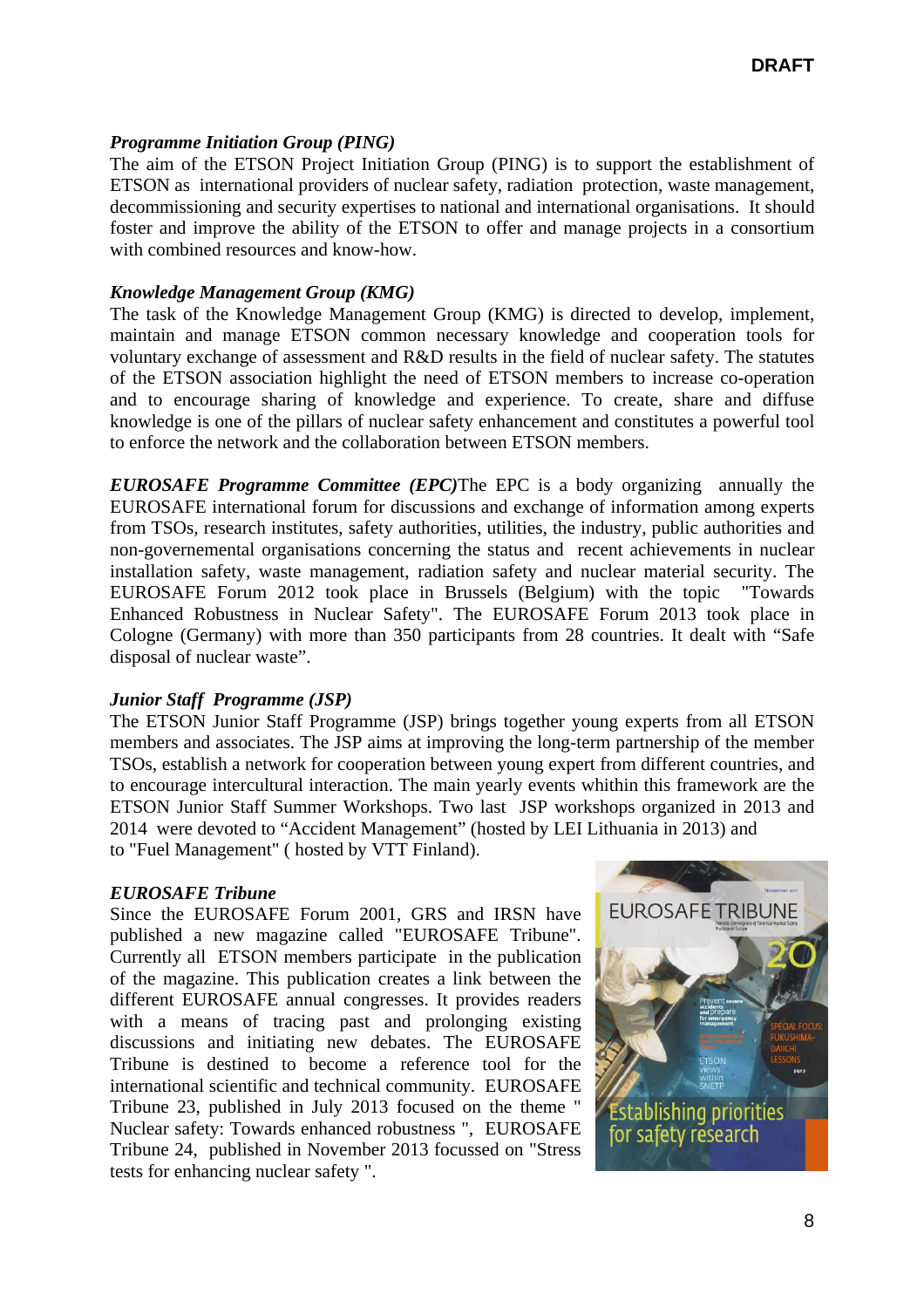### *European Nuclear Safety Training and Tutoring Institute (ENSTTI)*

In an unprecedented joint initiative, several ETSON members (IRSN from France, GRS from Germany and



LEI from Lithuania) created in 2011 ENSTTI, the European Nuclear Safety Training and Tutoring Institute. The Institute offers short applied training sessions and longer tutoring periods for university graduates and for those with some professional experience in the nuclear sector. Its focus will be on transmitting European research and assessment know-how in the fields of nuclear safety and radiation protection.

# *Harmonization of safety assessment practices as pursued by the ETSON*

The development of the European Union including its gradual enlargement requires closer collaboration between technical safety organisations and even more convergence in European nuclear safety practices. In order to intensify the technical and scientific dialogue between the ETSON partner organizations and to organize joint projects ETSON installed 14 topical expert groups in the main fields of competence:

- EG1: OEF, including Incident and Precursor Analysis
- EG2: Mechanical Systems
- EG3: Electrical Systems
- EG4: Severe Accidents
- EG5: Environmental safety related qualification of components
- EG6: Safety Fluid Systems, including auxiliary systems
- EG7: Human and Organizational Factors
- EG8: Probabilistic Safety Assessment PSA
- EG9: Lifetime-Management (Ageing Management)
- EG10: Thermal Hydraulic Analyses (Transients, Accidents)
- EG11: Safety concepts, Defence-in-Depth
- EG12: Core behaviour (operational and accident conditions)
- EG13: Emergency Preparedness and Response Group
- EG14: Waste and Decommissioning

The groups should in particular exchange information on different safety practices and make to harmonise them as far as practicable. One of the tangible outcomes of these expert groups is a series of safety guides. On the top of this series there is a generic "Safety Assessment Guide" (SAG) which provides recommendation to expert bodies on reviewing and assessing the safety questions raised in nuclear activities.

This general SAG is to be completed by several "Technical Safety Assessment Guides" (TSAG) specialised in different domains., such as mechanical systems, electrical systems, incidents, severe accidents, safety systems, human factors, organizational analysis, and transient/accident analysis. So far four TSAGs have been issued :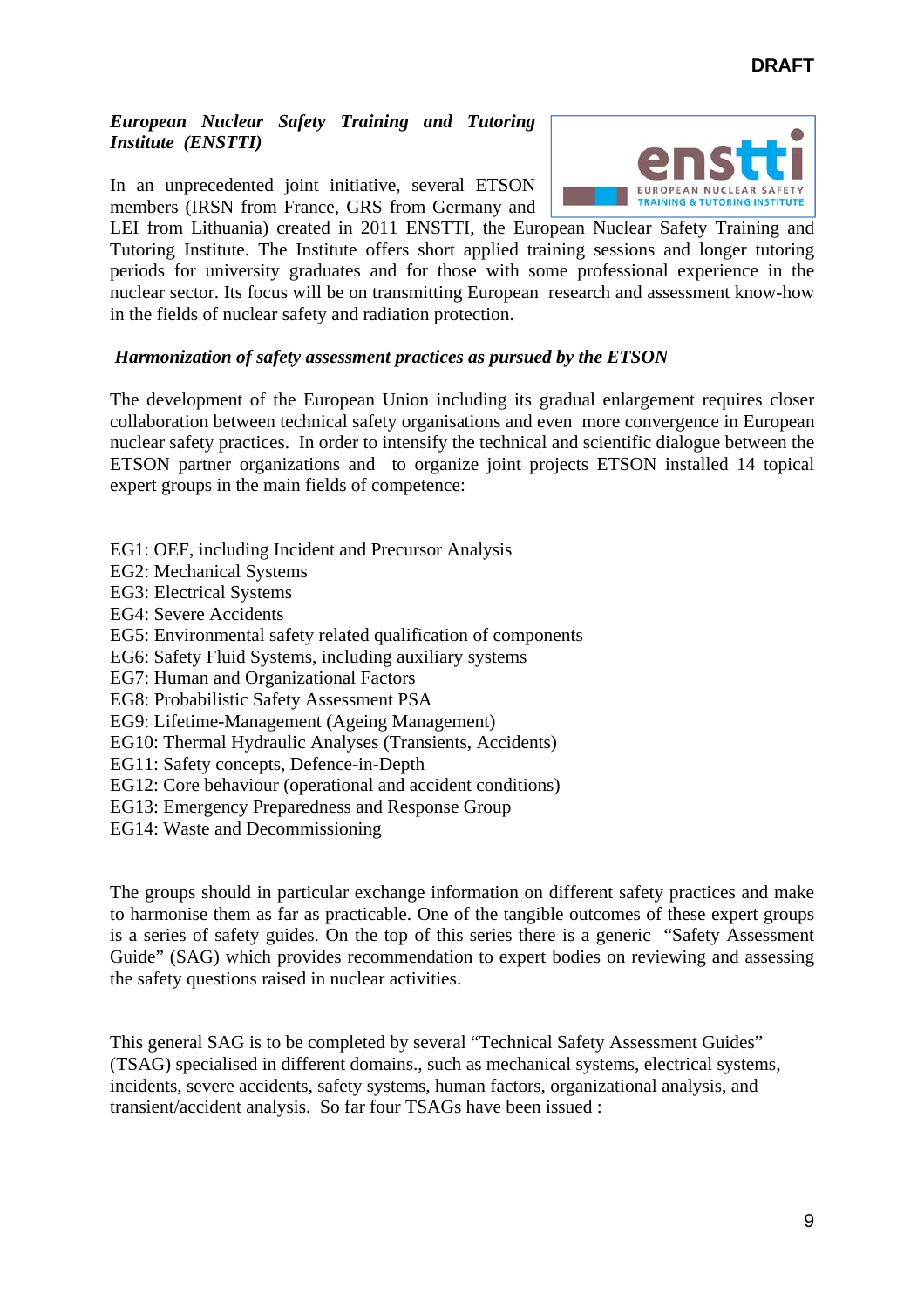# **DRAFT**

TSAG on Event review and precursor analysis TSAG on Deterministic severe accidents analysis TSAG on Human and organisational factors in nuclear facilities design and modification processes TSAG Transients and Design Basis Accidents Analyses.

The goal of this safety guides is to set down the harmonised principles applied within ETSON organisations to ensure that, whatever the technical analysis should be, safety assessments are performed by each ETSON member according to the same principles and can therefore be used with the same confidence by the people concerned. In this way, ETSON contributes to the promotion of a harmonisation of nuclear safety practices in Europe.



# **Conclusion**

The presented brief overview of ETSON activities is meant to provide evidence that ETSON association is an everyday reality in Europe with its clear mission and vision about its future. The tangible outcomes – forums, workshops, publications and joint projects demonstrate that its members work together with aim to enhance their capabilities in assessment nuclear safety and to harmonize their practices. Co-operation among ETSON members has shown that beyond the national and international standards and recommendations, ETSON organisations have a very similar approach and way of working to ensure an independent, objective and technically strong evaluation of the safety of nuclear installations.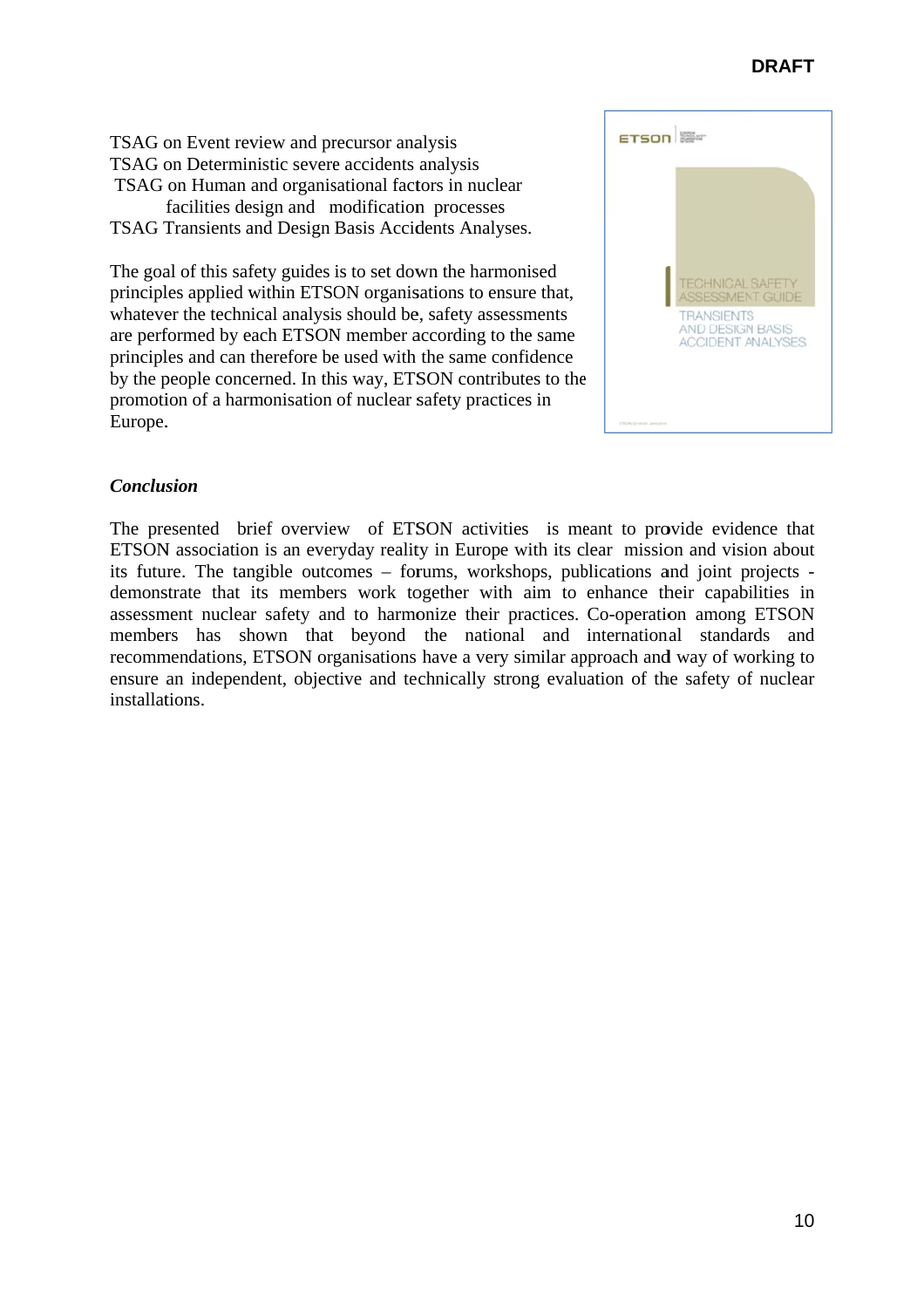# **DRAFT**

Annex

| <b>Management of Radioactive Waste</b>                                   | <b>Nuclear Installation Safety</b>                |                                              |                                                              | <b>Radiation Protection</b>                        |
|--------------------------------------------------------------------------|---------------------------------------------------|----------------------------------------------|--------------------------------------------------------------|----------------------------------------------------|
| <b>PEBS</b><br><b>BELBaR</b><br>VTT. UJV<br>GRS                          | <b>ACTINED</b><br>VUJE, IRSN, UJV                 | <b>FREYA</b>                                 | <b>PELGRIMM</b><br>ĎЧ                                        | <b>STAR</b><br><b>ANDANTE</b><br><b>RSN</b><br>PST |
| <b>CARBOWASTE</b><br><b>REDUPP</b><br><b>TET</b><br>$\sqrt{11}$          | <b>ADVANCE</b><br><b>U.IV</b>                     | <b>GETMAT</b><br>PSI, UJV, VTT               | PERFORM60<br>UJV                                             | <b>CEREBRAD</b>                                    |
| <b>CATCLAY</b><br>SecIGD <sub>2</sub><br>PST                             | <b>ALLIANCE</b><br>$\sqrt{11}$<br>VUJE, IRSN, UJV | <b>HARMONICS</b>                             | <b>SACSESS</b><br>PSI, IRSN, UJV                             | <b>DARK RISK</b>                                   |
| <b>SITEX</b><br><b>CROCK</b><br>$\sqrt{11}$<br>RSN, Bel V, GRS, LEI, UJV | <b>ANDES</b><br>PST                               | <b>HPMC</b><br>VΠ                            | <b>SARGEN-IV</b><br>RSN, GRS, VTT, BelV, UJV, PSI, LEI, VUJE | <b>DoReMi</b><br><b>IRSN</b>                       |
| <b>DOPAS</b><br><b>SKIN</b><br>UJV<br>PSI                                | <b>ARCAS</b><br>UJV                               | <b>JASMIN</b><br><b>IRSN GRS</b>             | <b>SARNET2</b><br>RSN, GRS, UJV, PSI, LEI, VUJE              | EPI-CT<br><b>IRSN</b>                              |
| <b>FAIRFUEL</b>                                                          | <b>ARCHER</b><br><b>IRSN, PSI</b>                 | <b>LEADER</b><br>PSI, UJV                    | <b>SCWR-FQT</b><br>$\overline{\text{v}}$                     | <b>EpiRadBio</b>                                   |
| <b>FIRST-Nuclides</b><br>PST                                             | <b>ASGARD</b><br>PST<br>$\sqrt{11}$               | <b>LONGLIFE</b>                              | <b>SEARCH</b><br>PST                                         | <b>NERIS-TP</b><br><b>VUJE</b>                     |
| <b>FORGE</b><br><b>IRSN. UJV. LEI, GRS</b>                               | <b>CESAM</b><br>PST<br>GRS, VUJE, PSI, IRSN       | <b>MAX</b>                                   | <b>SILER</b>                                                 | <b>PREPARE</b><br><b>RSN</b>                       |
| <b>InSOTEC</b>                                                           | <b>CP-ESFR</b><br>UJV. IRSN. PSI<br>GRS           | <b>MAXSIMA</b>                               | <b>STYLE</b>                                                 | <b>PROCARDIO</b>                                   |
| <b>IPPA</b><br>UJV                                                       | <b>ERCOSAM</b><br>PSI<br><b>IRSN, PSI</b>         | <b>MULTIMETAL</b>                            | <b>TALISMAN</b><br>PST                                       | <b>RENEB</b><br><b>RSN</b>                         |
| <b>LUCOEX</b>                                                            | <b>ERINDA</b>                                     | <b>NURESAFE</b><br><b>RSN, UJV, PSI, GRS</b> | <b>THINS</b><br><b>IRSN, GRS, PSI</b>                        | <b>RISK IR</b>                                     |
| <b>MODERN</b>                                                            | <b>EVOL</b>                                       | <b>PASSAM</b><br><b>IRSN, PSI</b>            |                                                              | SOLO                                               |
|                                                                          |                                                   |                                              |                                                              |                                                    |
| <b>Support and Access to Infrastructure</b>                              | <b>Education and Training</b>                     |                                              |                                                              | <b>Cross Curring Topics</b>                        |
| <b>ALICE</b><br>CVR                                                      | <b>CINCH</b>                                      | <b>EURECA!</b><br><b>CVR</b>                 |                                                              | <b>MATTER</b><br>LEI, PSI, VTT                     |
| <b>ALISA</b>                                                             | <b>CORONA</b><br><b>CVR, INRNE</b>                | <b>GENTLE</b><br>PST                         |                                                              | <b>NEWLANCER</b><br><b>TET</b>                     |
| <b>EURACT-NMR</b>                                                        | <b>ENEN-RU</b><br><b>U.V</b>                      | <b>NUSHARE</b>                               |                                                              | <b>NUCL-EU</b><br><b>UJV, VUJE</b>                 |
| <b>LACOMECO</b>                                                          | <b>ENEN III</b><br>JSI                            | <b>TRASNUSAFE</b><br>$\overline{151}$        |                                                              | <b>SMILE</b><br>UJV                                |

# ETSON & FP7 EURATOM FISSION 2013